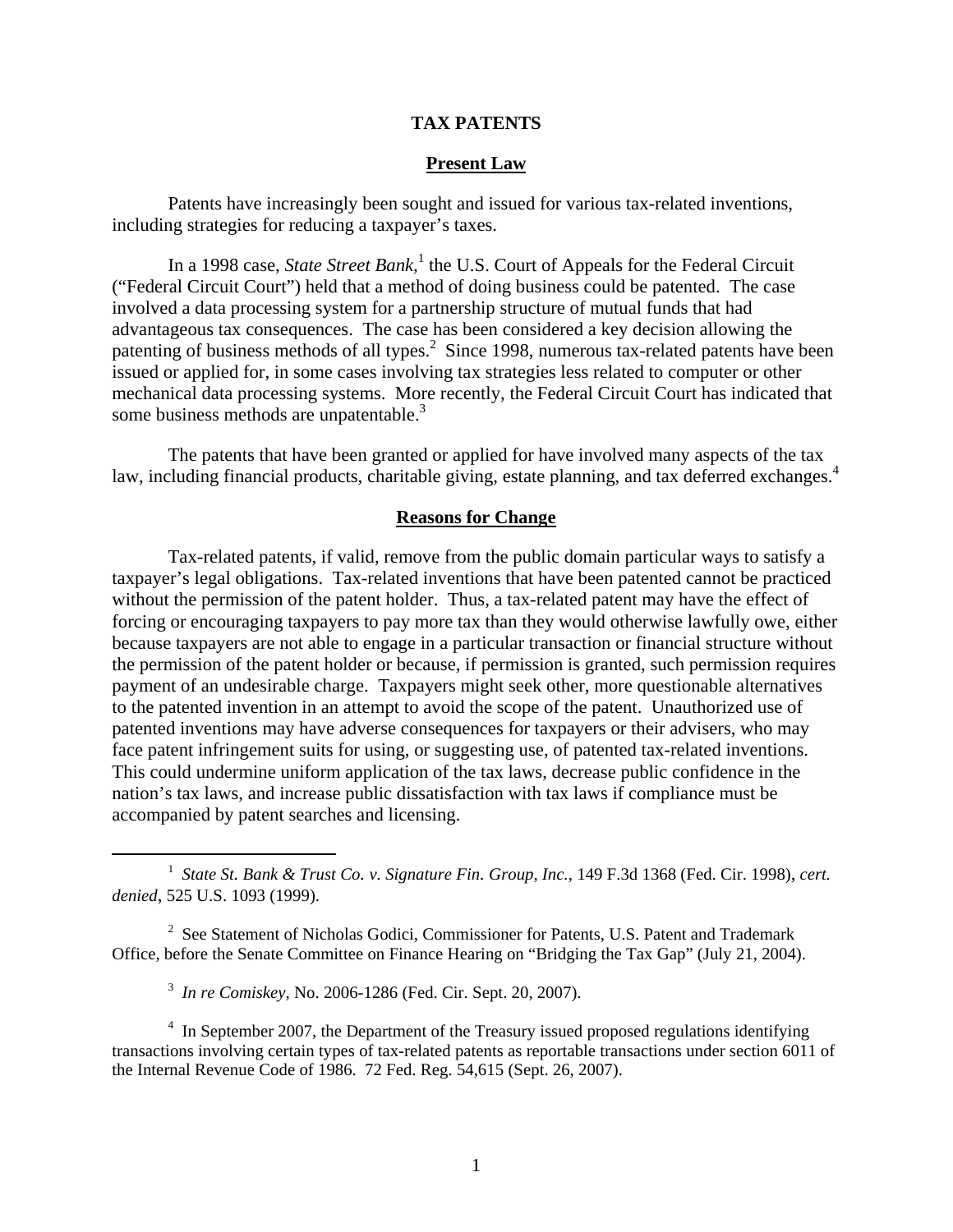The availability of patent protection also could encourage, in a variety of ways, the further development of aggressive tax shelter transactions or of transactions that do not achieve the expected tax results. For example, tax-related inventions do not necessarily have to deliver their claimed tax benefits to be eligible for a patent; yet strategies or methods that do not achieve the intended tax result might be marketed as "legitimate" based on the existence of a patent.<sup>5</sup>

Finally, the creativity and ingenuity reflected in many tax planning techniques developed over the years without patent protection suggests that even without such protection there are sufficient incentives for tax planning innovation.

## **Explanation of Provision**

Under the provision, a patent may not be obtained for a tax planning invention.

A tax planning invention means a plan, strategy, technique, scheme, process, or system that is designed to reduce, minimize, avoid, or defer, or has, when implemented, the effect of reducing, minimizing, avoiding, or deferring, a taxpayer's tax liability, or is designed to facilitate compliance with tax laws, but does not include tax preparation software and other tools or systems used solely to prepare tax or information returns.

The term "taxpayer" is defined as an individual, entity, or other person (as defined in section 7701 of the Internal Revenue Code of 1986).

The terms "tax," "tax laws," "tax liability," and "taxation" refer to any Federal, State, county, city, municipality, foreign, or other governmental levy, assessment, or imposition, whether measured by income, value, or otherwise.

The term "State" means each of the several States, the District of Columbia, and any commonwealth, territory, or possession of the United States.

No inference is intended as to whether any business method, including any tax-related invention, is otherwise patentable under present law, or as to whether any software is entitled under present law to patent protection as distinct from copyright protection.

#### **Effective Date**

The provision takes effect on the date of enactment.

The provision shall apply to any application for a patent or application for a reissue patent that is (a) filed on or after such date of enactment; or (b) filed before such date if a patent or reissue patent has not been issued pursuant to the application as of that date.

 $\frac{1}{5}$  $5$  The Department of the Treasury expressed similar concerns in the preamble to the proposed regulations it issued in September 2007.